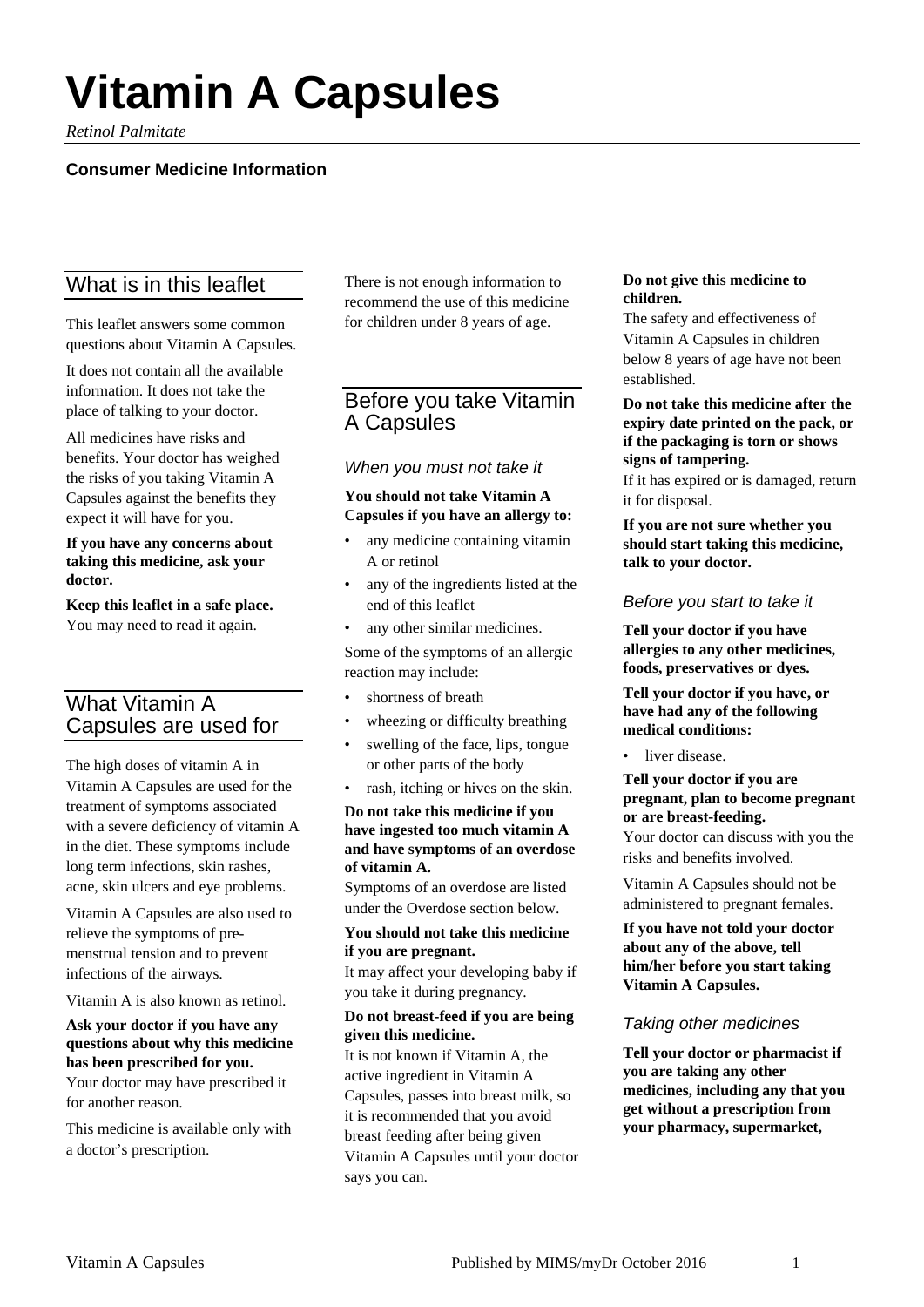#### **health food shop, naturopath or herbalist.**

• any medicine containing vitamin A or retinol.

These medicines may be affected by Vitamin A Capsules or may affect how well it works. You may need different amounts of your medicines, or you may need to take different medicines.

Your doctor and pharmacist have more information on medicines to be careful with, or avoid, while taking this medicine.

# How to take Vitamin A Capsules

## *How it is given*

#### **Follow all directions given to you by your doctor or pharmacist carefully.**

They may differ from the information contained in this leaflet.

#### **If you do not understand the instructions on the bottle, ask your doctor or pharmacist for help.**

## *How much to take*

For adults and children over 8 years old with a severe deficiency the usual dose is 2 capsules daily for three days and then one capsule daily for 2 weeks.

Your doctor may adjust your dose depending on your response to the treatment and the severity of your condition.

## *How to take it*

#### **Swallow the capsules whole with a full glass of water.**

## *When to take it*

#### **Take your medicine at about the same time each day.**

Taking it at the same time each day will have the best effect. It will also help you remember when to take it.

## *How long to take it*

**Continue taking your medicine for as long as your doctor tells you.**

## *If you forget to take it*

**If it is less than 12 hours before your next dose, skip the dose you missed and take your next dose when you are meant to.**

**Otherwise, take it as soon as you remember, and then go back to taking your medicine as you would normally.**

**Do not take a double dose to make up for the dose that you missed.**

This may increase the chance of you getting an unwanted side effect.

**If you are not sure what to do, ask your doctor or pharmacist.**

#### **If you have trouble remembering to take your medicine, ask your pharmacist for some hints.**

## *If you take too much (overdose)*

The symptoms of an overdose are the same as side effects but may be more severe.

Symptoms of an overdose may include:

- severe headaches
- dizziness
- irritability
- drowsiness
- vomiting, nausea
- blurred vision due to swelling of the nerves at the back of the eye
- itchy, red or peeling skin.

In babies symptoms of an overdose may include:

- vomiting
- bulging of the soft spot on the top of a baby's head (fontanelle).

**If you think that you, or anyone else, may have taken too many Vitamin A Capsules or notice any symptoms of an overdose, immediately contact your doctor or go to the Emergency Department at the nearest hospital. Do this even if there are no signs of discomfort or poisoning. You may need urgent medical attention.**

**Contact the Poisons information centre on 13 11 26 for further advice on overdose management.**

## While you are using Vitamin A Capsules

## *Things you must do*

**If you are about to be started on any new medicine, remind your doctor and pharmacist that you are taking Vitamin A Capsules.**

**Tell any other doctors, dentists, and pharmacists who treat you that you are taking this medicine.**

**If you are going to have surgery, tell the surgeon or anaesthetist that you are taking this medicine.** It may affect other medicines used during surgery.

**If you become pregnant while taking this medicine, tell your doctor immediately.**

#### **If you are about to have any blood tests, tell your doctor that you are taking this medicine.**

It may interfere with the results of some tests.

#### **Keep all of your doctor's appointments so that your progress can be checked.**

Your doctor may do some tests from time to time to make sure the medicine is working and to prevent unwanted side effects.

## *Things you must not do*

**Do not take Vitamin A Capsules to treat any other complaints unless your doctor tells you to.**

**Do not give your medicine to anyone else, even if they have the same condition as you.**

## *Things to be careful of*

#### **Be careful when driving or operating machinery until you know how Vitamin A Capsules affect you.**

This medicine may cause dizziness or drowsiness in some people. If you have any of these symptoms, do not drive, operate machinery or do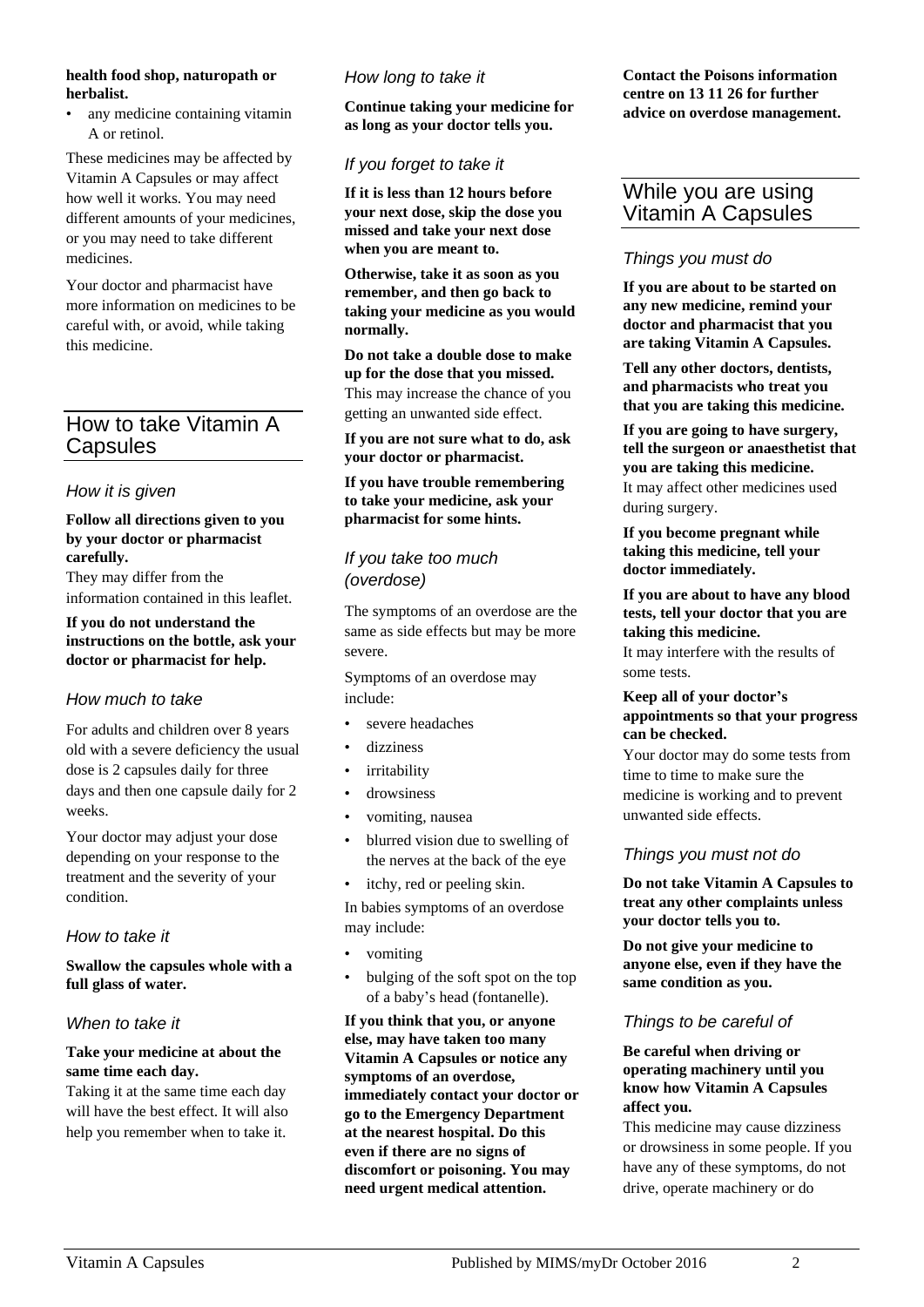anything else that could be dangerous.

## **If you feel light-headed, dizzy or faint when getting out of bed or standing up, get up slowly.**

Standing up slowly, especially when you get up from bed or chairs, will help your body get used to the change in position and blood pressure. If this problem continues or gets worse, talk to your doctor.

## *Things that would be helpful for vitamin A deficiency*

Some self help measures suggested below may help your condition. Your doctor or pharmacist can give you more information about these measures.

Eat a well balanced and healthy diet with a mixture of colourful fruits and vegetables. Retinol is found in liver and whole milk.

# Side effects

#### **Tell your doctor or pharmacist as soon as possible if you do not feel well while you are taking Vitamin A Capsules.**

This medicine helps most people with a lack of vitamin A but it may have unwanted side effects in a few people. All medicines can have side effects. Sometimes they are serious, but most of the time they are not. You may need medical attention if you get some of the side effects.

If you are over 65 years of age you may have an increased chance of getting side effects.

**Do not be alarmed by the following lists of side effects. You may not experience any of them.**

**Ask your doctor to answer any questions you may have.**

#### **Tell your doctor or pharmacist if you notice any of the following and they worry you:**

- vomiting, nausea
- red, dry, itching, peeling skin, skin rash
- fatigue
- drowsiness and irresistible desire to sleep
- dizziness
- irritability
- change in hair growth or loss of hair
- cracked lips
- bone pain
- loss of appetite and weight loss
- swelling of the hands, ankles or feet.

The above list includes serious side effects that may require medical attention.

#### **If any of the following happen, tell your doctor immediately or go to the Emergency Department at your nearest hospital:**

- severe headaches
- swelling or tenderness in the stomach
- blurred vision due to swelling of the nerves at the back of the eye
- neurologic symptoms such as paralysis, difficulty speaking, walking or with vision, weakness and confusion.

In babies:

- vomiting
- bulging of the soft spot on the top of a baby's head (fontanelle).

The above list includes some very serious side effects. You may need urgent medical attention or hospitalisation. These side effects are very rare.

#### **Tell your doctor or pharmacist if you notice anything that is making you feel unwell.**

Other side effects not listed above may also occur in some people.

Some of these side effects for example, high calcium levels in the blood or changes in cholesterol levels can only be found when your doctor does tests from time to time to check your progress.

# After using Vitamin A **Capsules**

## *Storage*

**Keep your capsules in the bottle until it is time to take them.**

If you take the capsules out of the bottle they may not keep well.

**Keep your capsules in a cool dry place where the temperature stays below 25°C. Protect from light.**

**Do not store Vitamin A Capsules or any other medicine in the bathroom or near a sink. Do not leave it on a window sill or in the car.**

Heat and dampness can destroy some medicines.

#### **Keep it where children cannot reach it.**

A locked cupboard at least one-anda-half metres above the ground is a good place to store medicines.

## *Disposal*

**If your doctor tells you to stop taking this medicine or the expiry date has passed, ask your pharmacist what to do with any medicine that is left over.**

# Product description

# *What it looks like*

Vitamin A Capsules are clear, orange, spherical, soft gelatin capsules packed in an amber glass bottle.

Each bottle contains 100 capsules.

## *Ingredients*

Each Vitamin A Capsule contains 15,000 microgram retinol equivalents equal to 50,000 international units of vitamin A (retinol palmitate) as the active ingredient.

It also contains:

- soya oil
- allura red
- caramel (class IV)
- gelatine